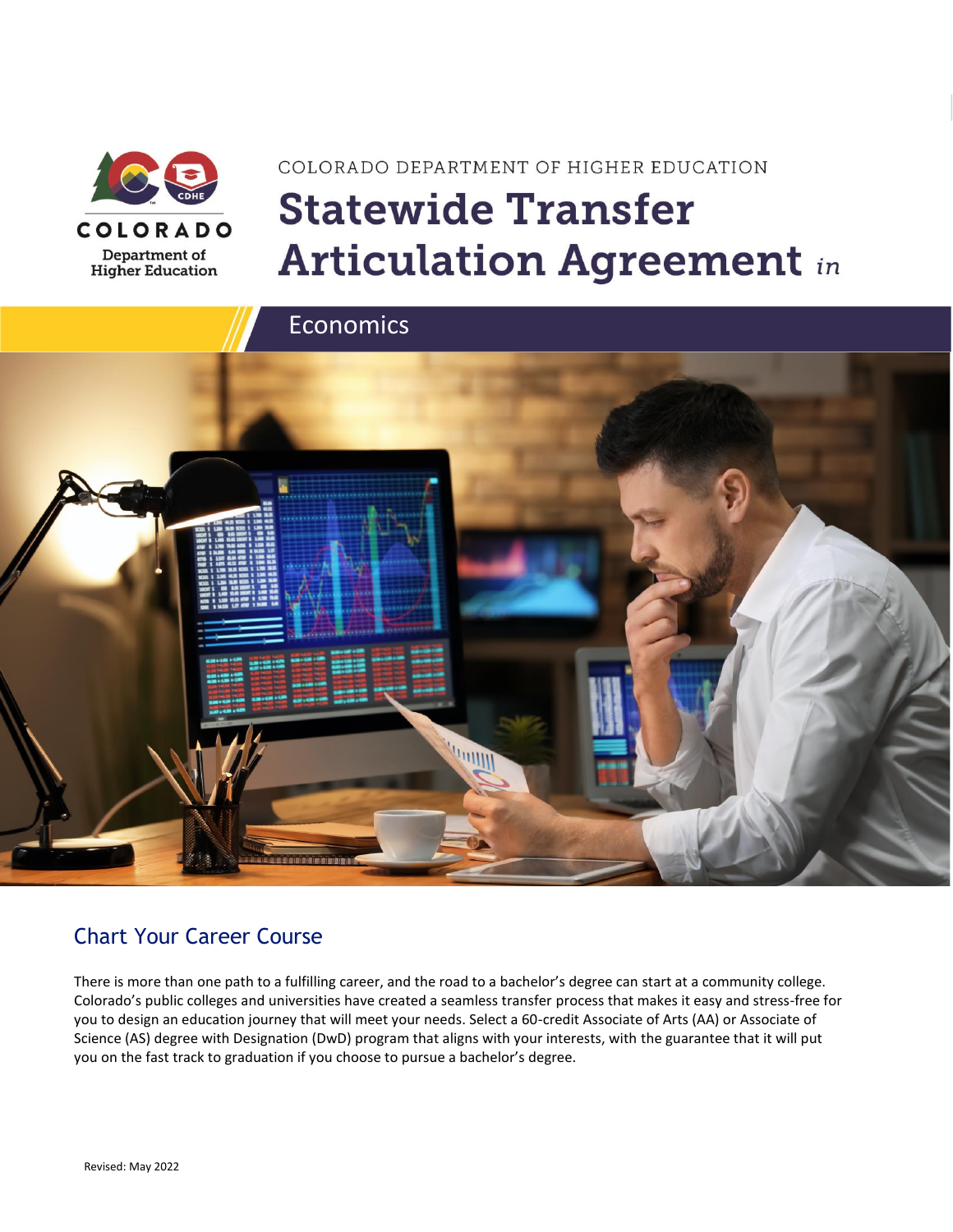# Introduction

If money makes the world go round, people who understand financial markets and can interpret their movements possess skills and abilities that will never lose value. If learning about economic trends and patterns sounds interesting to you, an associate program in Economics will help you broaden your knowledge base and learn how to analyze economic data. Given that there are financial aspects to nearly every field, an Economics degree can lead to a career in business, law, finance, public policy, and international relations. Potential roles include market analyst, investment banker, financial planner, and risk manager. There are also opportunities in the public sector, such as budget director of a government agency or chief financial officer for a nonprofit organization.

In an associate program in Economics, you will explore microeconomics and macroeconomics. This degree is transferable to universities offering a bachelor's degree in Economics.

The first year of an Economics program will include math and English courses to meet general education requirements. The completion of introductory math and English courses in your first year is proven to greatly increase the likelihood of crossing the graduation stage, boosting your momentum along the academic pathway you select. Other general education courses on your pathway will cover topics in Arts and Humanities, History, Social and Behavioral Sciences, and Natural and Physical Sciences.

Program-specific courses may begin as soon as your first semester. These courses will become more advanced as you move along your degree pathway. Through this sequence of courses, your knowledge of economics will grow and deepen. Coursework will include Macroeconomics, Microeconomics, and Introduction to Statistics. After completing a 60-credit associate degree, your degree pathway can continue with guaranteed transfer to a college that offers bachelor's degrees.

#### **Degree Pathway Knowledge & Skills**

- Financial concepts
- Economic models
- Data collection and analysis
- Analytical thinking
- Strategic decision making
- Problem solving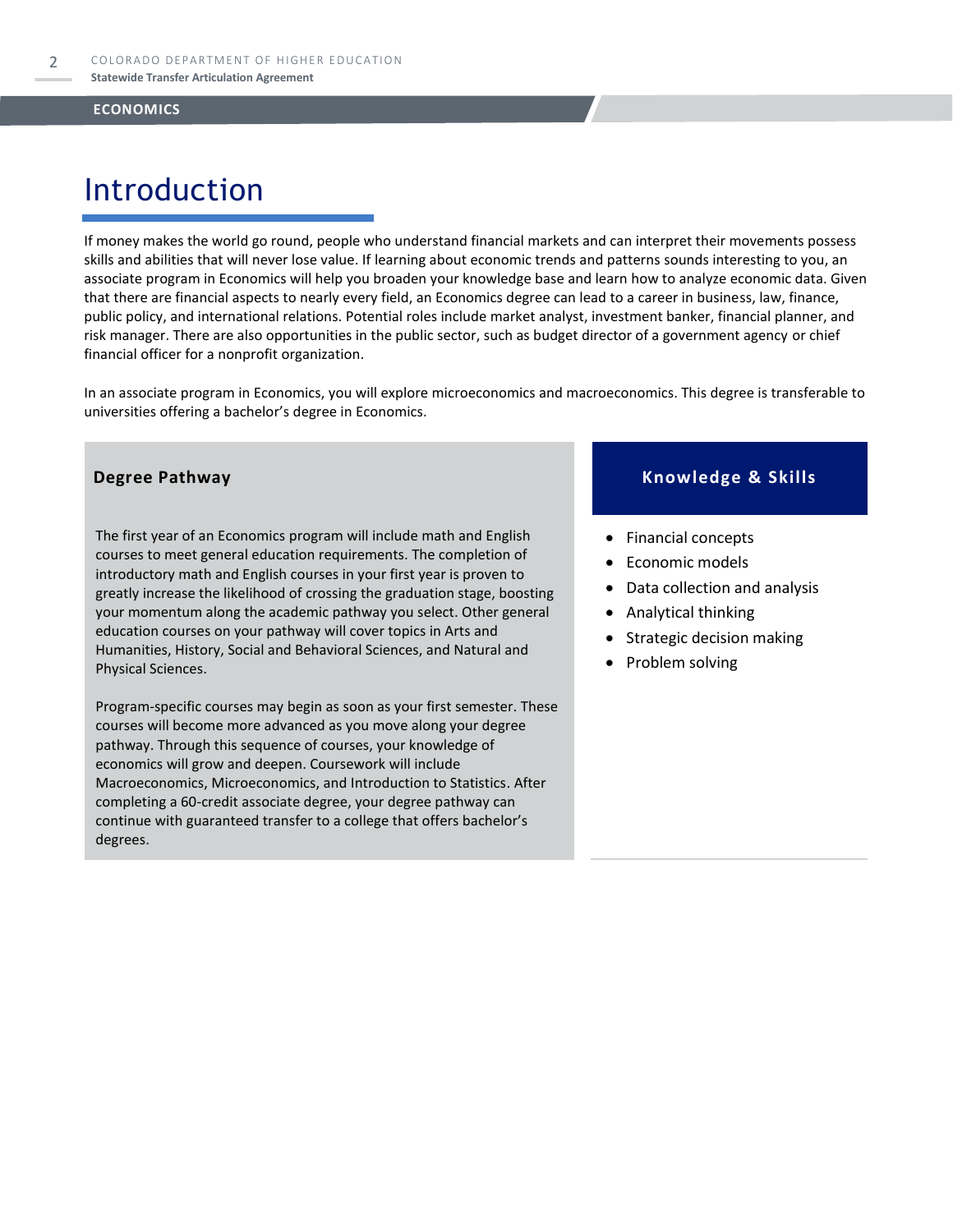3

# Participating Institutions

#### **Earn an Associate Degree with Designation (DwD)**

*From one of these Colorado public community/junior colleges*

**Aims Community College** [A.A. Economics] **Arapahoe Community College** [A.A. Economics] **Colorado Mountain College** [A.A. Economics] **Colorado Northwestern Community College** [A.A. Economics] **Community College of Aurora** [A.A. Economics **Community College of Denver** [A.A. Economics] **Front Range Community College** [A.A. Economics] **Lamar Community College** [A.A. Economics]

**Morgan Community College** [A.A. Economics] **Northeastern Junior College** [A.A. Economics] **Otero College** [A.A. Economics] **Pikes Peak Community College** [A.A. Economics] **Pueblo Community College** [A.A. Economics] **Red Rocks Community College** [A.A. Economics] **Trinidad State College** [A.A. Economics]

### **Earn a Bachelor's Degree**

*From one of these Colorado public four-year institutions*

**Adams State University**  [B.S. Business Administration; Economics emphasis]

**Colorado State University-Ft Collins**  [B.A. Economics]

**Fort Lewis College**  [B.A. Economics; Economics option]

**Metropolitan State University of Denver**  [B.A. Economics]

**University of Colorado Boulder**  [B.A. Economics]

**University of Colorado Colorado Springs** [B.A. Economics]

**University of Colorado Denver** [B.A. Economics]

**University of Northern Colorado** [B.A. Economics]

**Western Colorado University** [B.A. Economics]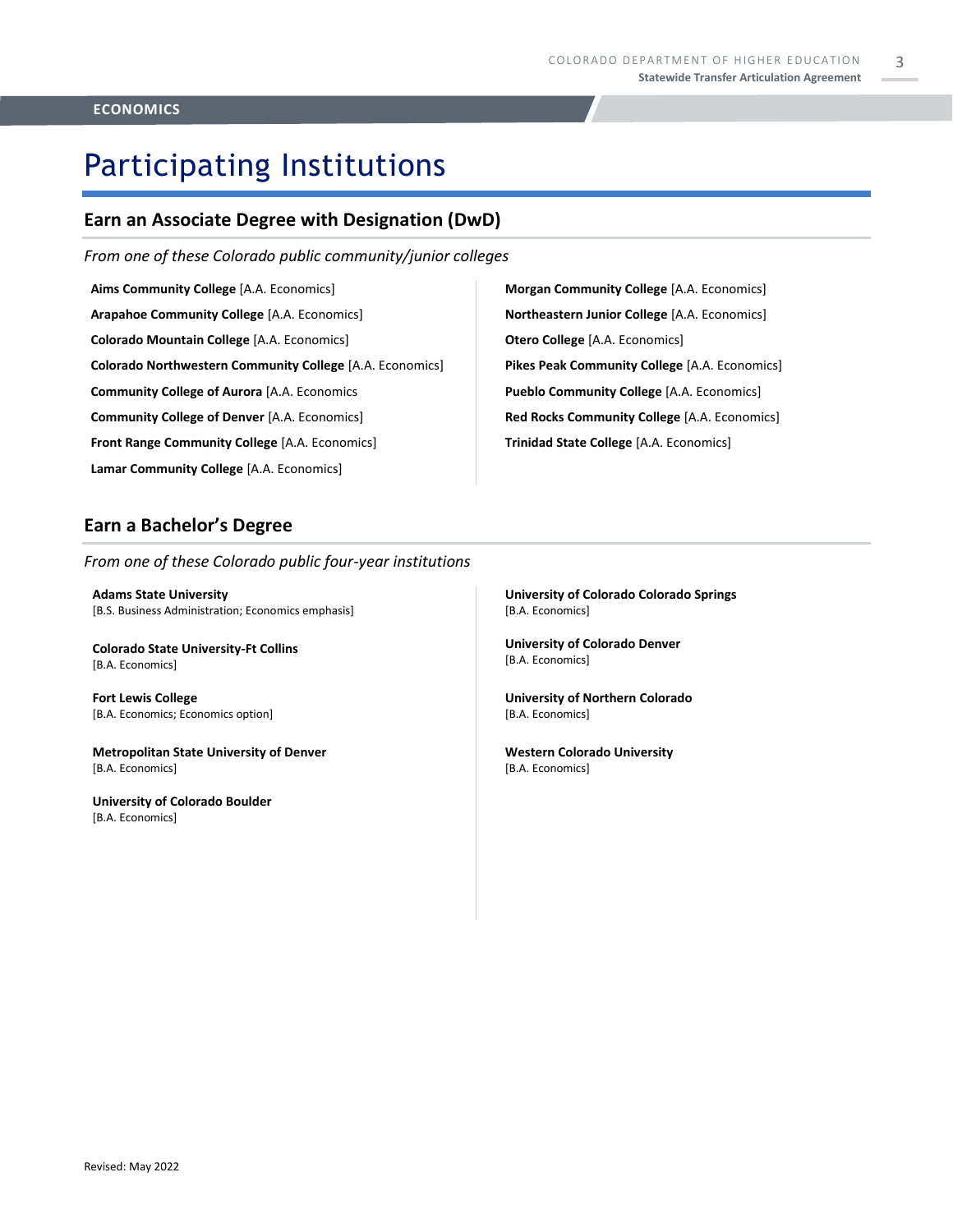# Prescribed Curriculum

### ECONOMICS

| Required Courses that Fulfill General Education Requirements<br><b>37 CREDIT HOURS</b> |                                                      |                                        |                                                                                                                    |  |
|----------------------------------------------------------------------------------------|------------------------------------------------------|----------------------------------------|--------------------------------------------------------------------------------------------------------------------|--|
|                                                                                        | <b>Credit</b><br><b>Hours</b>                        | <b>Community College</b><br>Course No. | <b>Course Title or Category</b>                                                                                    |  |
| (Written)<br>Communication                                                             | 3                                                    | ENG 121/1021                           | English Composition I (GT-CO1)                                                                                     |  |
|                                                                                        | 3<br>ENG 122/1022<br>English Composition II (GT-CO2) |                                        |                                                                                                                    |  |
| <b>Mathematics</b>                                                                     | 5                                                    | MAT 201/2410                           | Calculus I (GT-MA1)                                                                                                |  |
| <b>Arts &amp; Humanities</b>                                                           | 9                                                    |                                        | Three GT Pathways Arts & Humanities courses from the following<br>AH Categories: GT-AH1, GT-AH2, GT-AH3, or GT-AH4 |  |
| <b>History</b>                                                                         | 3                                                    |                                        | One GT Pathways History course (GT-HI1)                                                                            |  |
| Social &<br><b>Behavioral Sciences</b>                                                 | 3                                                    | ECO 201/2001                           | Principles of Macroeconomics (GT-SS1)                                                                              |  |
|                                                                                        | 3                                                    | ECO 202/2002                           | Principles of Microeconomics (GT-SS1)                                                                              |  |
| Natural &<br><b>Physical Sciences</b>                                                  | 8                                                    |                                        | Two GT Pathways Natural & Physical Sciences courses (GT-SC1, GT-<br>SC2), one must be with laboratory (GT-SC1)     |  |

| <b>Additional Required Courses</b> |                               |              |                                     | <b>3 CREDIT HOURS</b> |
|------------------------------------|-------------------------------|--------------|-------------------------------------|-----------------------|
|                                    | <b>Credit</b><br><b>Hours</b> | Course No.   | <b>Course Title</b>                 |                       |
|                                    |                               | MAT 135/1260 | Introduction to Statistics (GT-MA1) |                       |

| <b>Electives</b> | <b>20 CREDIT HOURS</b> |
|------------------|------------------------|
|                  |                        |
|                  | Total 60 CREDIT HOURS  |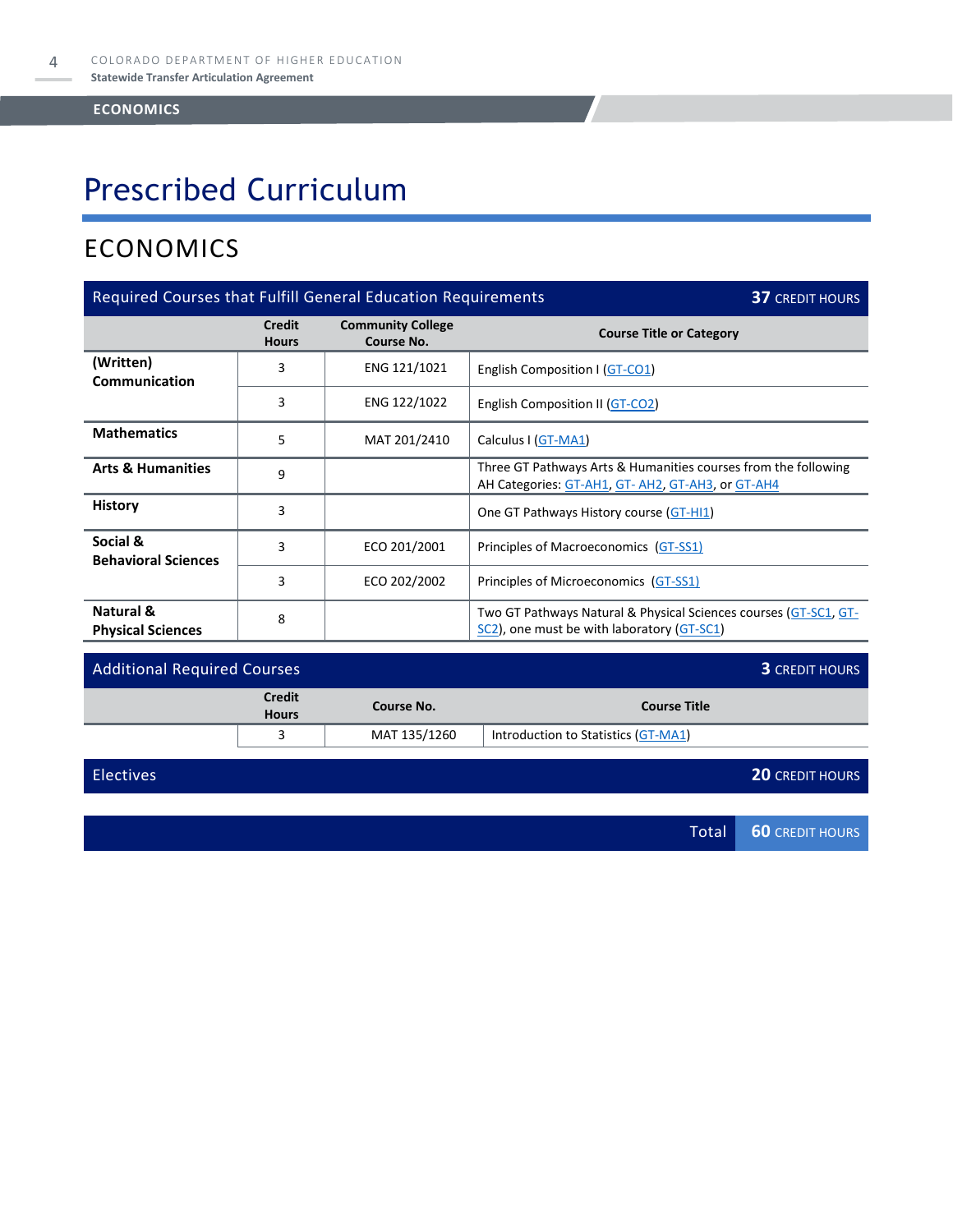# Course Planner

### ECONOMICS DEGREE PLAN

#### STUDENT NAME

| Institution:                   |                   |                     |                     |                  |  |  |
|--------------------------------|-------------------|---------------------|---------------------|------------------|--|--|
| Semester                       | <b>Course No.</b> | <b>Course Title</b> | <b>Credit Hours</b> | <b>Completed</b> |  |  |
|                                |                   |                     |                     |                  |  |  |
|                                |                   |                     |                     |                  |  |  |
|                                |                   |                     |                     |                  |  |  |
|                                |                   |                     |                     |                  |  |  |
|                                |                   |                     |                     |                  |  |  |
|                                |                   |                     |                     |                  |  |  |
| <b>Total Credits Completed</b> |                   |                     |                     |                  |  |  |

| Institution:                   |                   |                     |                     |                  |  |  |
|--------------------------------|-------------------|---------------------|---------------------|------------------|--|--|
| <b>Semester</b>                | <b>Course No.</b> | <b>Course Title</b> | <b>Credit Hours</b> | <b>Completed</b> |  |  |
|                                |                   |                     |                     |                  |  |  |
|                                |                   |                     |                     |                  |  |  |
|                                |                   |                     |                     |                  |  |  |
|                                |                   |                     |                     |                  |  |  |
|                                |                   |                     |                     |                  |  |  |
|                                |                   |                     |                     |                  |  |  |
| <b>Total Credits Completed</b> |                   |                     |                     |                  |  |  |

| Institution:                   |                   |                     |                     |                  |  |
|--------------------------------|-------------------|---------------------|---------------------|------------------|--|
| Semester                       | <b>Course No.</b> | <b>Course Title</b> | <b>Credit Hours</b> | <b>Completed</b> |  |
|                                |                   |                     |                     |                  |  |
|                                |                   |                     |                     |                  |  |
|                                |                   |                     |                     |                  |  |
|                                |                   |                     |                     |                  |  |
|                                |                   |                     |                     |                  |  |
|                                |                   |                     |                     |                  |  |
| <b>Total Credits Completed</b> |                   |                     |                     |                  |  |

| Institution:                   |                   |                     |                     |                  |  |
|--------------------------------|-------------------|---------------------|---------------------|------------------|--|
| Semester                       | <b>Course No.</b> | <b>Course Title</b> | <b>Credit Hours</b> | <b>Completed</b> |  |
|                                |                   |                     |                     |                  |  |
|                                |                   |                     |                     |                  |  |
|                                |                   |                     |                     |                  |  |
|                                |                   |                     |                     |                  |  |
|                                |                   |                     |                     |                  |  |
|                                |                   |                     |                     |                  |  |
| <b>Total Credits Completed</b> |                   |                     |                     |                  |  |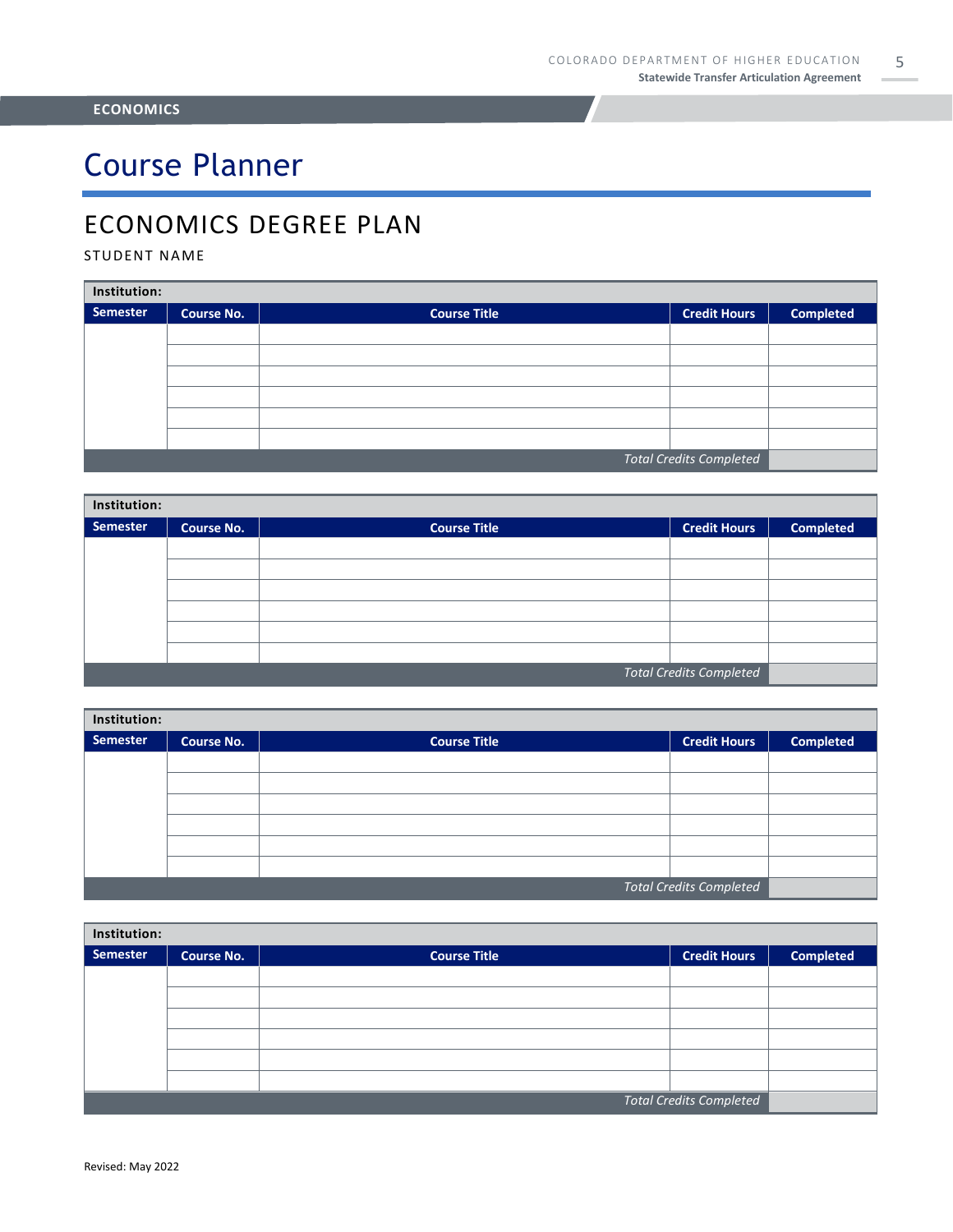## Contractual Language

#### **INTRODUCTION**

A statewide transfer articulation agreement identifies the community college courses students need to take in order to graduate from a community college with a 60-credit Associate of Arts (AA) or Associate of Science (AS) degree with designation (DwD). Students are responsible for informing the admissions counselor or transfer advisor at their receiving four-year institution that they are completing a DwD.

It is important for students to understand that completion of an AA or AS degree within two years requires them to complete an average of 15 credits per semester (or 30 credits per year). Also, research shows that students who take classes in their major area within their first 30 credit hours are more likely to persist and graduate.

The guarantees and limitations below describe the minimum requirements to which all participating institutions have agreed. Students who believe an institution is not meeting the guarantees described below can file a complaint with the [CDHE.](https://highered.colorado.gov/filing-student-complaint)

#### **GUARANTEES**

Students who complete a DwD pursuant to the prescribed curriculum in this statewide transfer articulation agreement **and** pass all 60 credits with a C- or higher **and** are admitted to the receiving institution's corresponding degree program (see cover page) are guaranteed the following:

- 1. Junior standing with no more than 60 remaining credits to meet the graduation requirements for the baccalaureate degree program covered by this articulation agreement.
- 2. Completion of the receiving institution's lower division general education requirements as defined by the GT Pathways curriculum.
- 3. The same graduation requirements as students who begin and complete this degree program at the four-year institution.
- 4. Admission to all Colorado public baccalaureate awarding institutions (*except* Colorado School of Mines) is guaranteed to applicants who have completed any AA or AS degree from a Colorado public two-year institution after high school graduation, provided certain requirements are met. To see these requirements, please refer to the Colorado Commission on Higher Education's Admissions [Standards Policy](https://highered.colorado.gov/sites/highered/files/2020-03/i-partf_0.pdf), section titled "Guaranteed Transfer Admissions" [here.](https://highered.colorado.gov/educators/policy-funding/cche-policies-procedures) Please note: Students transferring to a University of Colorado institution (Boulder, Colorado Springs, Denver) must satisfy the CU System's MAPS (Minimum Academic Preparation Standards) requirement.
- 5. Per the Commission's [Prior Learning Assessment](https://highered.colorado.gov/sites/highered/files/2020-03/i-partx.pdf) policy, section 2.07, and pursuant to Colorado Revised Statutes §23-1-108 (7)(b)(II)(A), "a state institution of higher education that admits as a junior a student who holds an associate of arts degree, associate of applied science degree, or associate of science degree that is the subject of a statewide degree transfer agreement shall not require the student to complete any additional courses to fulfill general education requirements", and that the receiving institution of higher education is responsible for the total cost of tuition "for any credit hours that exceed the total credit hours required for a native student or that extend the total time to receive the degree beyond that required for a native student".
- 6. The Commission's Prior Learning Assessment policy also states "every Colorado public institution of higher education shall accept in transfer from within the institution and from other state institutions of higher education prior learning assessment credit awarded for GT Pathways requirements" (section 3.01), and "Colorado public institutions of higher education shall not prohibit students from meeting general education/GT Pathways requirements with prior learning assessment credit" (section 3.02).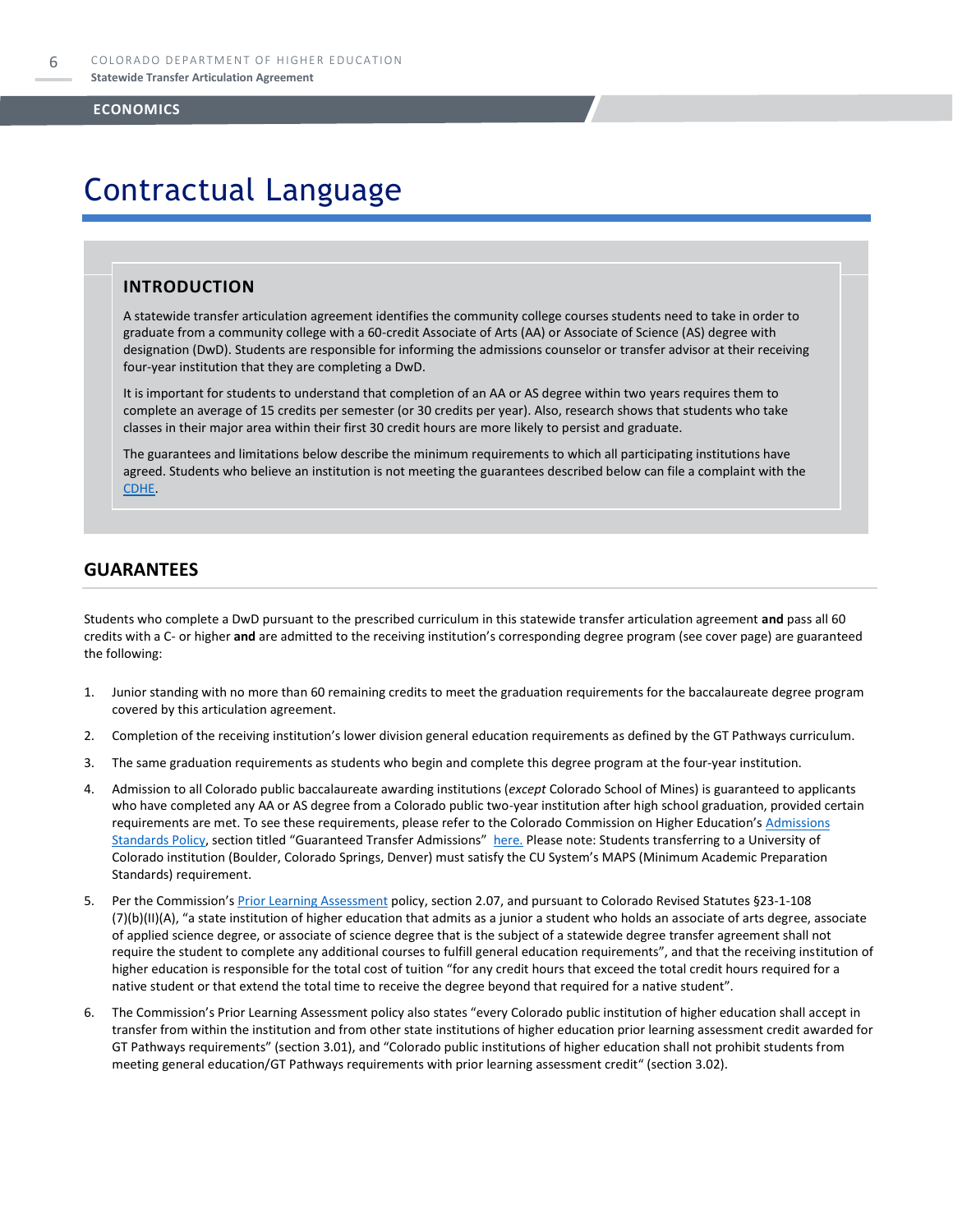#### **LIMITATIONS**

- 1. Students must meet all admission and application requirements at the receiving institution including the submission of all required documentation by stated deadlines. Students are advised to consult with the Office of Admissions at the institution to which they intend to transfer.
- 2. Only courses with grades of C- or higher are guaranteed to transfer.
- 3. Admission to a receiving institution does not guarantee enrollment in a specific degree program. Some programs at receiving institutions have controlled entry due either to space limitations or academic requirements.
- 4. The credit and course transfer guarantees described in this agreement apply to the specific degree programs covered by this agreement (see cover page). If the student changes majors, receiving institutions will evaluate application of the courses designated in this agreement to other degree programs on a course-by-course basis.
- 5. Students are allowed to use credits awarded by exam, such as AP (Advanced Placement) and IB (International Baccalaureate), as long as those exams are listed on the exam table[s here,](https://highered.colorado.gov/get-credit-for-what-you-already-know) or may use challenge exams to fulfill GT Pathways requirements (not necessarily major requirements) and those credits are guaranteed to transfer and apply to GT Pathways requirements at the receiving institution per the Colorado Commission on Higher Education's Policy I, X: Prior Learning Assessment. See the [entire policy](https://highered.colorado.gov/sites/highered/files/2020-03/i-partx.pdf) for more information.
- 6. The receiving institution shall accept all applicable credits earned within ten years of transfer to the receiving institution. Credits earned more than ten years earlier will be evaluated on a course-by-course basis.
- 7. All the courses a student needs to take in the associate degree program covered by this statewide transfer articulation agreement are listed in the prescribed curriculum. Course substitutions are allowed as long as the student and both the sending and receiving institutions agree to the substitution; such agreement should be documented in writing and the student should keep a copy until the baccalaureate degree is conferred. Note that if students substitute a course, then this is no longer a statewide agreement and some of the guarantees are only for the receiving institution that agreed to the substitution. **Any additional courses taken in the discipline covered by this agreement might not count toward the requirements of the major at the receiving institution.** Students can avoid this problem by taking no more courses in the discipline beyond those identified in the prescribed curriculum. STUDENTS SHOULD CONSULT THE PROGRAM ADVISOR AT THE RECEIVING INSTITUTION FOR GUIDANCE. Any advisement from an academic advisor should be obtained IN WRITING.
- 8. Students seeking K-12 teacher licensure may not use this agreement because teacher preparation programs have different requirements for educator licensure.

*Because of the limitations above, students must consult with the Office of Admissions at the institution to which they are transferring.*

#### **Addendum to Agreement**

Students who do not complete an AA/AS degree can use the prescribed curriculum in a statewide transfer articulation agreement as a common advising guide for transfer to all public institutions that offer the designated bachelor's degree program. Please note the following:

- 1. Students are guaranteed application of general education courses completed with a C- or higher in the prescribed curriculum in this agreement up to the established maximum in each GT Pathways content area.
- 2. Except in special cases (e.g., the partial completion of a required sequence of courses or variation in the number of credit hours institutions award for course equivalents), students can expect that courses specified within the prescribed curriculum in this agreement, successfully completed with a C- or higher, will fulfill the relevant course requirements in the designated major.
- 3. Receiving institutions will evaluate all courses other than those specified in this agreement on a course-by-course basis.

Students transferring without a completed AA/AS degree must consult with the Office of Admissions at the institution to which they are transferring to review the issues identified above, and to make sure they meet all admission and application requirements at the receiving institution, including the submission of all required documentation by stated deadlines.

This agreement will be reviewed by disciplinary faculty no less frequently than every five years. *The agreement will remain in force until such time as it is formally modified or terminated.*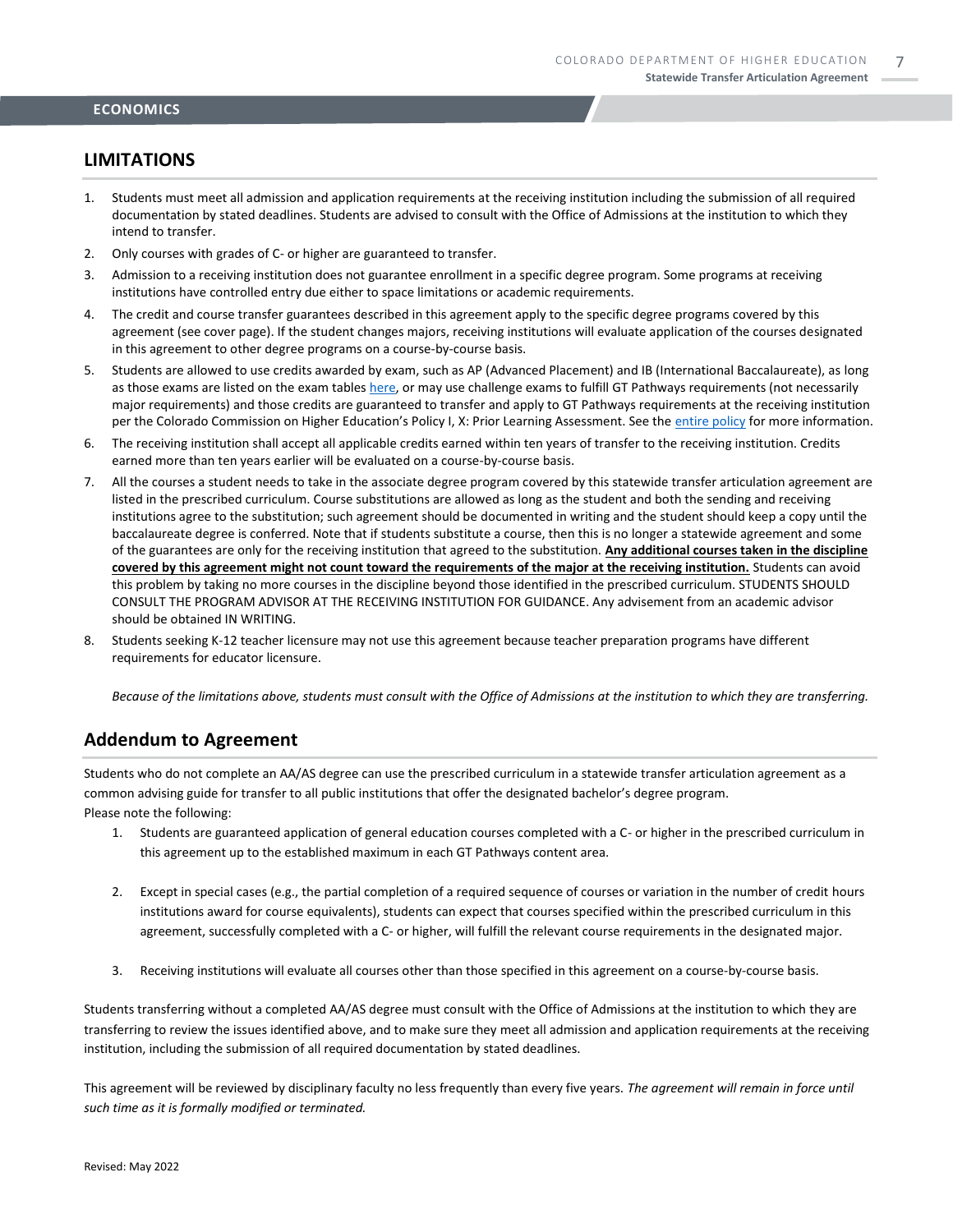#### **Statewide Transfer Articulation Agreement**

#### **ECONOMICS**

The Department of Higher Education – in consultation with the General Education Council – may make minor technical changes to this agreement on behalf of participating institutions. The most current version of the agreement can be found on the [CDHE website.](https://highered.colorado.gov/transfer-degrees) Institutions that wish to join or withdraw from this agreement should consult the Division of Academic Affairs at the Colorado Department of Higher Education. Terms and processes are outlined in the Commission's policy on Statewide Transfer and GT Pathways, available at the [CDHE website.](https://highered.colorado.gov/educators/policy-funding/general-education-ge-council/gtpathways/transfer-agreements)

A paper or hard copy of this document may not be the most current version of the agreement—check th[e website](https://highered.colorado.gov/transfer-degrees) of the Colorado Department of Higher Education for the most current version.

*Signatures from institutional/system Chief Academic Officers for all participating institutions, as listed on the cover page, have signed this agreement. Signatures of Chief Academic Officers, who possess or have been delegated authority to enter into this agreement on behalf of their institution or institutions (in some cases by the institutional or system governing board), are on file in the Division of Academic Affairs at the Colorado Department of Higher Education.*